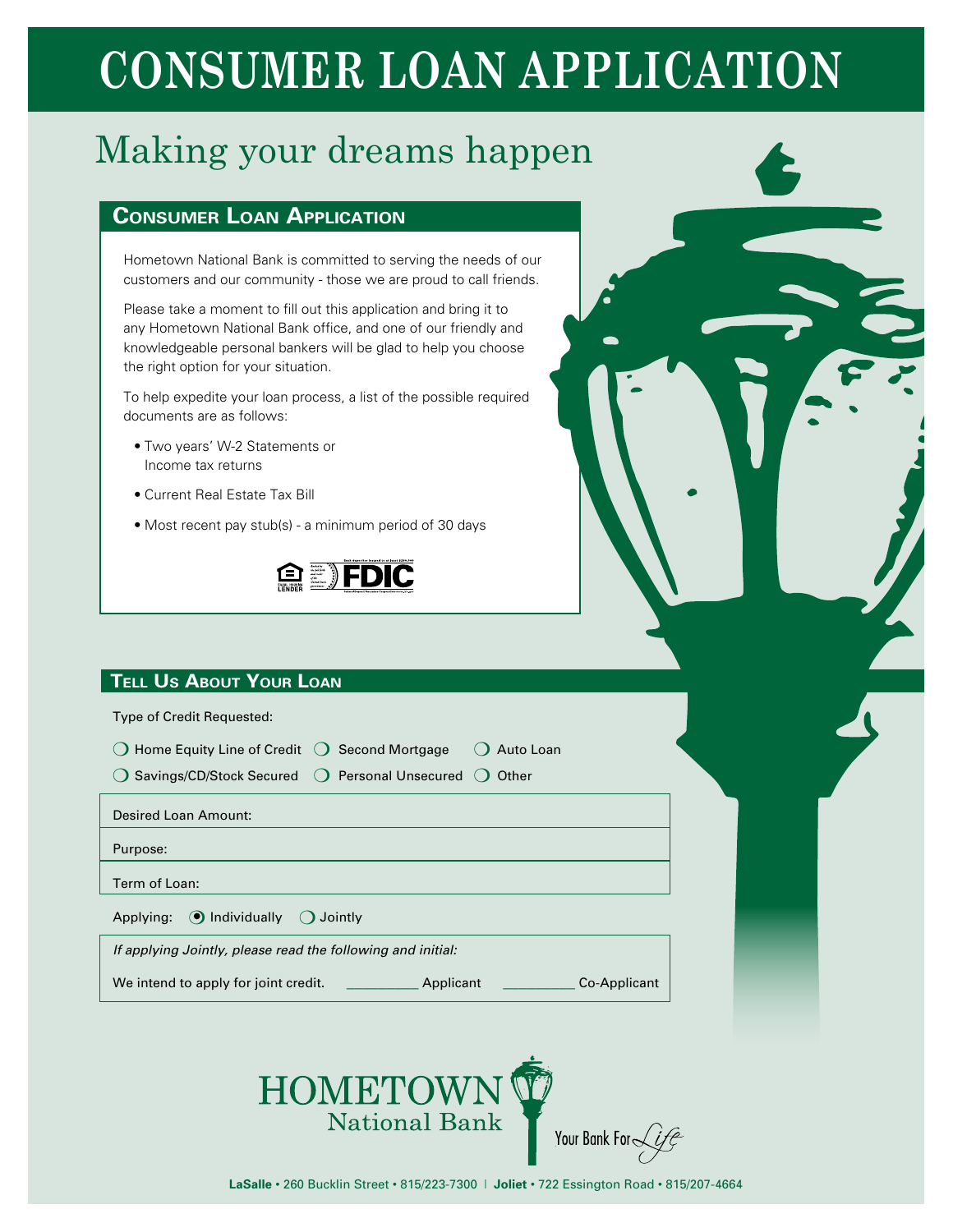|                                                                     |                                           |                              | Tell Us About Yourself: Applicant                                                                                                                                                                                                                                                                                                                                                                                                                                                                                                                                                                                                                                                                                                                                                                             |         |
|---------------------------------------------------------------------|-------------------------------------------|------------------------------|---------------------------------------------------------------------------------------------------------------------------------------------------------------------------------------------------------------------------------------------------------------------------------------------------------------------------------------------------------------------------------------------------------------------------------------------------------------------------------------------------------------------------------------------------------------------------------------------------------------------------------------------------------------------------------------------------------------------------------------------------------------------------------------------------------------|---------|
| <b>First Name</b>                                                   |                                           | M.L                          | Last Name                                                                                                                                                                                                                                                                                                                                                                                                                                                                                                                                                                                                                                                                                                                                                                                                     |         |
| <b>Social Security Number</b>                                       |                                           | Date of Birth                |                                                                                                                                                                                                                                                                                                                                                                                                                                                                                                                                                                                                                                                                                                                                                                                                               |         |
| <b>Address</b>                                                      |                                           |                              |                                                                                                                                                                                                                                                                                                                                                                                                                                                                                                                                                                                                                                                                                                                                                                                                               |         |
| City                                                                |                                           |                              | State                                                                                                                                                                                                                                                                                                                                                                                                                                                                                                                                                                                                                                                                                                                                                                                                         | Zip     |
| How long at this address?<br>○ Own ○ Rent                           |                                           |                              | Phone                                                                                                                                                                                                                                                                                                                                                                                                                                                                                                                                                                                                                                                                                                                                                                                                         |         |
| Driver's License Number                                             |                                           |                              | State of Issuance                                                                                                                                                                                                                                                                                                                                                                                                                                                                                                                                                                                                                                                                                                                                                                                             |         |
| <b>Issue Date</b>                                                   |                                           |                              | <b>Expiration Date</b>                                                                                                                                                                                                                                                                                                                                                                                                                                                                                                                                                                                                                                                                                                                                                                                        |         |
| If you own your own home:<br>○ 2-4 Family ○ Townhome                |                                           | $\bigcirc$ Single Family     |                                                                                                                                                                                                                                                                                                                                                                                                                                                                                                                                                                                                                                                                                                                                                                                                               |         |
| Insurance Company Name                                              |                                           |                              | $\bigcirc$ Condominium                                                                                                                                                                                                                                                                                                                                                                                                                                                                                                                                                                                                                                                                                                                                                                                        |         |
| Agent's Name                                                        |                                           |                              | Agent's Phone No.                                                                                                                                                                                                                                                                                                                                                                                                                                                                                                                                                                                                                                                                                                                                                                                             |         |
| <b>Previous Address</b>                                             |                                           |                              |                                                                                                                                                                                                                                                                                                                                                                                                                                                                                                                                                                                                                                                                                                                                                                                                               |         |
| (If less than two years at present address)<br>City                 |                                           |                              | <b>State</b>                                                                                                                                                                                                                                                                                                                                                                                                                                                                                                                                                                                                                                                                                                                                                                                                  | Zip     |
|                                                                     |                                           |                              |                                                                                                                                                                                                                                                                                                                                                                                                                                                                                                                                                                                                                                                                                                                                                                                                               |         |
| How long at this address?<br>$\bigcirc$ Own $\bigcirc$ Rent         |                                           |                              |                                                                                                                                                                                                                                                                                                                                                                                                                                                                                                                                                                                                                                                                                                                                                                                                               |         |
| <b>Current Employer</b>                                             |                                           |                              |                                                                                                                                                                                                                                                                                                                                                                                                                                                                                                                                                                                                                                                                                                                                                                                                               |         |
| <b>Business Address</b>                                             |                                           |                              |                                                                                                                                                                                                                                                                                                                                                                                                                                                                                                                                                                                                                                                                                                                                                                                                               |         |
| City                                                                |                                           |                              | <b>State</b>                                                                                                                                                                                                                                                                                                                                                                                                                                                                                                                                                                                                                                                                                                                                                                                                  | Zip     |
| Occupation                                                          |                                           |                              | <b>Years Employed There</b>                                                                                                                                                                                                                                                                                                                                                                                                                                                                                                                                                                                                                                                                                                                                                                                   |         |
| Monthly Income From Employment (Gross Amount)                       |                                           |                              |                                                                                                                                                                                                                                                                                                                                                                                                                                                                                                                                                                                                                                                                                                                                                                                                               |         |
| Other Income**                                                      |                                           | Source                       |                                                                                                                                                                                                                                                                                                                                                                                                                                                                                                                                                                                                                                                                                                                                                                                                               |         |
|                                                                     |                                           |                              | **Income from alimony, child support or separate maintenance need not be revealed if you do not want<br>it considered as a basis for repaying the credit.                                                                                                                                                                                                                                                                                                                                                                                                                                                                                                                                                                                                                                                     |         |
| Former Employer (If less than two years at present employer)        |                                           |                              |                                                                                                                                                                                                                                                                                                                                                                                                                                                                                                                                                                                                                                                                                                                                                                                                               |         |
| <b>Business Address of Former Employer</b>                          |                                           |                              |                                                                                                                                                                                                                                                                                                                                                                                                                                                                                                                                                                                                                                                                                                                                                                                                               |         |
| City                                                                |                                           |                              | <b>State</b>                                                                                                                                                                                                                                                                                                                                                                                                                                                                                                                                                                                                                                                                                                                                                                                                  | Zip     |
| Occupation                                                          |                                           |                              |                                                                                                                                                                                                                                                                                                                                                                                                                                                                                                                                                                                                                                                                                                                                                                                                               |         |
|                                                                     |                                           |                              |                                                                                                                                                                                                                                                                                                                                                                                                                                                                                                                                                                                                                                                                                                                                                                                                               |         |
| <b>Years Employed There</b>                                         |                                           |                              |                                                                                                                                                                                                                                                                                                                                                                                                                                                                                                                                                                                                                                                                                                                                                                                                               |         |
| Name of Nearest Relative<br>Not Residing With You                   |                                           |                              |                                                                                                                                                                                                                                                                                                                                                                                                                                                                                                                                                                                                                                                                                                                                                                                                               |         |
| If Home Equity or 2nd Mortgage,<br>in whose name is the Title held? |                                           |                              |                                                                                                                                                                                                                                                                                                                                                                                                                                                                                                                                                                                                                                                                                                                                                                                                               |         |
| If Auto Loan:                                                       |                                           |                              |                                                                                                                                                                                                                                                                                                                                                                                                                                                                                                                                                                                                                                                                                                                                                                                                               |         |
| $\bigcirc$ New<br>$\bigcirc$ Used<br>Year                           | $\bigcirc$ Purchase<br>Make               | $\bigcirc$ Refinance         | Model                                                                                                                                                                                                                                                                                                                                                                                                                                                                                                                                                                                                                                                                                                                                                                                                         | Mileage |
|                                                                     |                                           |                              |                                                                                                                                                                                                                                                                                                                                                                                                                                                                                                                                                                                                                                                                                                                                                                                                               |         |
| <b>Purchase Price</b>                                               |                                           | Dealer/Seller*               |                                                                                                                                                                                                                                                                                                                                                                                                                                                                                                                                                                                                                                                                                                                                                                                                               |         |
| Down Payment (Cash)                                                 |                                           | Amount Deducted for trade-in |                                                                                                                                                                                                                                                                                                                                                                                                                                                                                                                                                                                                                                                                                                                                                                                                               |         |
| Amount Due on trade-in<br>VIN number                                |                                           |                              |                                                                                                                                                                                                                                                                                                                                                                                                                                                                                                                                                                                                                                                                                                                                                                                                               |         |
| Information section with regard to the Applicant's spouse.          |                                           |                              | *(a) If you are applying for joint credit or will be permitted to use the account, complete the Co-Applicant<br>Information section as a Borrower, (b) If the Applicant is applying for individual credit, but relying on income<br>from alimony, child support, or separate maintenance or on the income or assets of another person as the<br>basis for repayment of the credit requested, complete the Co-Applicant Information section, to the extent<br>possible, providing information about the person on whose alimony, support, or maintenance payments or<br>income or assets the Applicant is relying. (c) If the Applicant resides in a community property state or is relying<br>on property located in such a state as a basis for repayment of the credit requested, complete the Co-Applicant |         |
| Marital Status (Complete only for 2nd Mortgage)<br>Married          | $\bigcirc$ Separated $\bigcirc$ Unmarried |                              |                                                                                                                                                                                                                                                                                                                                                                                                                                                                                                                                                                                                                                                                                                                                                                                                               |         |

| Tell Us About Yourself: Co-Applicant                                                                                                                      |                             |                        |                        |  |
|-----------------------------------------------------------------------------------------------------------------------------------------------------------|-----------------------------|------------------------|------------------------|--|
| <b>First Name</b>                                                                                                                                         |                             | Last Name              |                        |  |
| <b>Social Security Number</b>                                                                                                                             |                             | Date of Birth          |                        |  |
| Address                                                                                                                                                   |                             |                        |                        |  |
| City                                                                                                                                                      |                             | <b>State</b>           | Zip                    |  |
| How long at this address?<br>○ Own ○ Rent                                                                                                                 |                             | Phone                  |                        |  |
| Driver's License Number                                                                                                                                   |                             | State of Issuance      |                        |  |
| <b>Issue Date</b>                                                                                                                                         |                             |                        | <b>Expiration Date</b> |  |
| If you own your own home:<br>$\bigcirc$ 2-4 Family $\bigcirc$ Townhome<br>Insurance Company Name                                                          | $\bigcirc$ Single Family    | $\bigcirc$ Condominium |                        |  |
| Agent's Name                                                                                                                                              |                             | Agent's Phone No.      |                        |  |
| <b>Previous Address</b><br>(If less than two years at present address)                                                                                    |                             |                        |                        |  |
| City                                                                                                                                                      |                             | <b>State</b>           | Zip                    |  |
| How long at this address?<br>$\bigcirc$ Own $\bigcirc$ Rent<br><b>Relationship to Applicant</b>                                                           |                             |                        |                        |  |
| <b>Current Employer</b>                                                                                                                                   |                             |                        |                        |  |
| <b>Business Address</b>                                                                                                                                   |                             |                        |                        |  |
| City                                                                                                                                                      |                             | <b>State</b>           | Zip                    |  |
| Occupation                                                                                                                                                | <b>Years Employed There</b> |                        |                        |  |
| Monthly Income From Employment (Gross Amount)                                                                                                             |                             |                        |                        |  |
| Other Income**                                                                                                                                            |                             | Source                 |                        |  |
| **Income from alimony, child support or separate maintenance need not be revealed if you do not want<br>it considered as a basis for repaying the credit. |                             |                        |                        |  |
| Former Employer<br>(If less than two years at present address)                                                                                            |                             |                        |                        |  |
| <b>Business Address of Former Employer</b>                                                                                                                |                             |                        |                        |  |
| City                                                                                                                                                      |                             | <b>State</b>           | Zip                    |  |
| Occupation                                                                                                                                                |                             |                        |                        |  |
| <b>Years Employed There</b>                                                                                                                               |                             |                        |                        |  |
| Name of Nearest Relative Not Residing With You                                                                                                            |                             |                        |                        |  |
| Marital Status (Complete only for 2nd Mortgage)<br>$\bigcirc$ Married $\bigcirc$ Separated $\bigcirc$ Unmarried                                           |                             |                        |                        |  |





Your Bank ForLife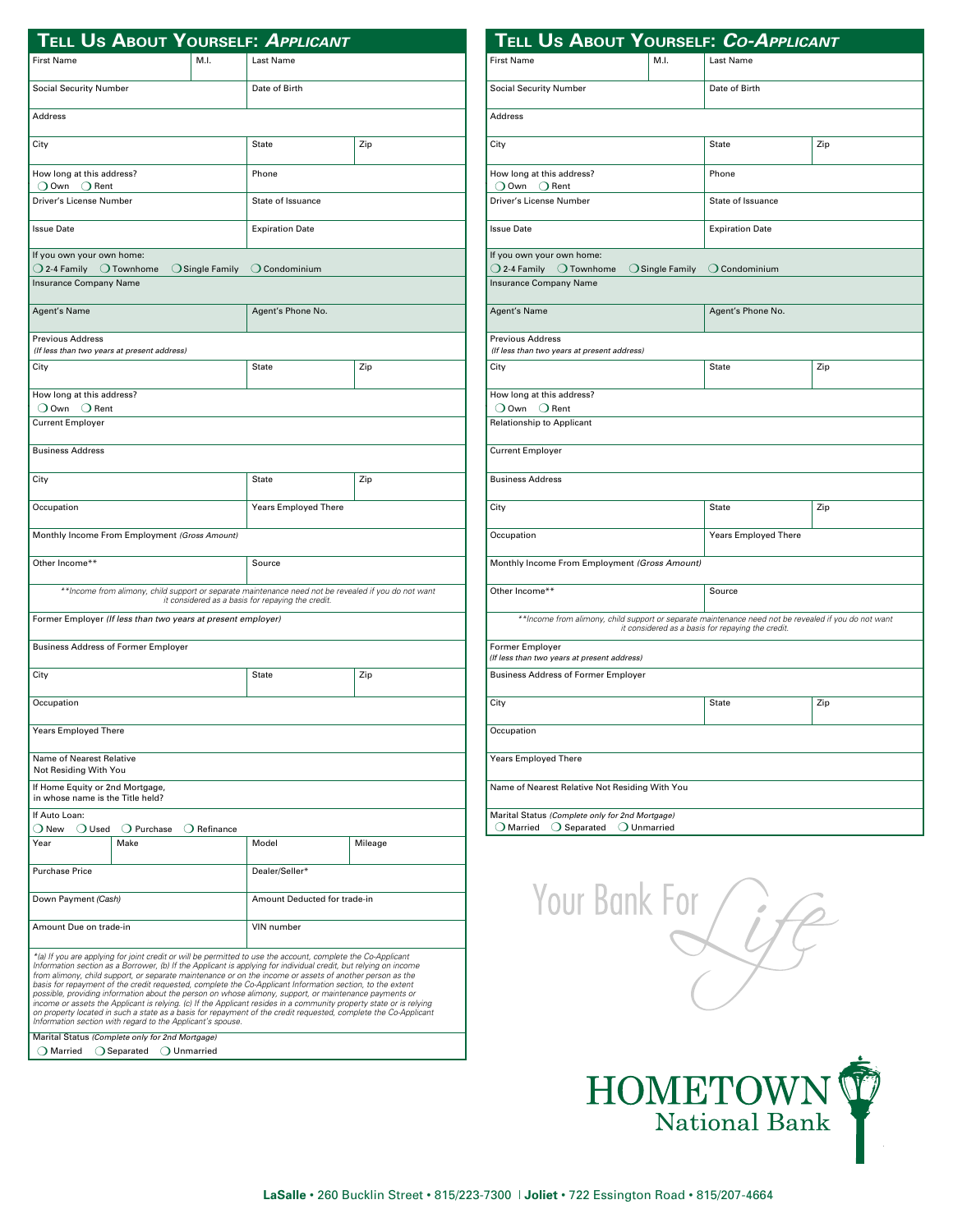### **TELL US ABOUT YOUR ASSETS**

Please indicate if APPLICANT (A) or CO-APPLICANT (Co-A) by checking appropriate box in left columns.

| А                                                     | Co-A                                                              | (Checking = $C$ , Savings = $S$ , COD's = CD)                                                                                                                                                                                                                                                                                                                                      |  |  |  |  |
|-------------------------------------------------------|-------------------------------------------------------------------|------------------------------------------------------------------------------------------------------------------------------------------------------------------------------------------------------------------------------------------------------------------------------------------------------------------------------------------------------------------------------------|--|--|--|--|
| Name of Bank, S&L, or Credit Union & Type of Account: |                                                                   |                                                                                                                                                                                                                                                                                                                                                                                    |  |  |  |  |
| ∩                                                     | ◯                                                                 |                                                                                                                                                                                                                                                                                                                                                                                    |  |  |  |  |
| ∩                                                     | ∩                                                                 | $\sim$ $\sim$ $\sim$                                                                                                                                                                                                                                                                                                                                                               |  |  |  |  |
| ∩                                                     | ∩                                                                 | $\sim$ $\sim$                                                                                                                                                                                                                                                                                                                                                                      |  |  |  |  |
|                                                       |                                                                   | <b>Stocks &amp; Bonds:</b>                                                                                                                                                                                                                                                                                                                                                         |  |  |  |  |
| ∩                                                     | $\circ$                                                           | $\sim$ $\sim$                                                                                                                                                                                                                                                                                                                                                                      |  |  |  |  |
| ∩                                                     | ∩                                                                 |                                                                                                                                                                                                                                                                                                                                                                                    |  |  |  |  |
|                                                       | ∩                                                                 |                                                                                                                                                                                                                                                                                                                                                                                    |  |  |  |  |
|                                                       | <b>Life Insurance:</b> And the Communication of the Communication |                                                                                                                                                                                                                                                                                                                                                                                    |  |  |  |  |
| ∩                                                     | ∩                                                                 |                                                                                                                                                                                                                                                                                                                                                                                    |  |  |  |  |
|                                                       | ∩                                                                 |                                                                                                                                                                                                                                                                                                                                                                                    |  |  |  |  |
|                                                       |                                                                   | <b>Real Estate Owned:</b>                                                                                                                                                                                                                                                                                                                                                          |  |  |  |  |
|                                                       |                                                                   | (Primary Residence = P, Second Home = V, Rental held for income = R)                                                                                                                                                                                                                                                                                                               |  |  |  |  |
|                                                       |                                                                   | <b>Present Market Value</b><br><b>Property Address</b>                                                                                                                                                                                                                                                                                                                             |  |  |  |  |
| ⊖                                                     | ◯                                                                 |                                                                                                                                                                                                                                                                                                                                                                                    |  |  |  |  |
| ∩                                                     | ∩                                                                 |                                                                                                                                                                                                                                                                                                                                                                                    |  |  |  |  |
| ∩                                                     | ∩                                                                 |                                                                                                                                                                                                                                                                                                                                                                                    |  |  |  |  |
|                                                       |                                                                   | <b>Vested Interest in Retirement Fund:</b>                                                                                                                                                                                                                                                                                                                                         |  |  |  |  |
| ∩                                                     | ◯                                                                 |                                                                                                                                                                                                                                                                                                                                                                                    |  |  |  |  |
|                                                       |                                                                   | Net Worth of Business(es) Owned:                                                                                                                                                                                                                                                                                                                                                   |  |  |  |  |
| ∩                                                     | ◯                                                                 | (Attach financial statement) \$                                                                                                                                                                                                                                                                                                                                                    |  |  |  |  |
|                                                       |                                                                   | Automobiles Owned: (Make & Year)                                                                                                                                                                                                                                                                                                                                                   |  |  |  |  |
| ∩                                                     | ◯                                                                 |                                                                                                                                                                                                                                                                                                                                                                                    |  |  |  |  |
| ∩                                                     | ◯                                                                 |                                                                                                                                                                                                                                                                                                                                                                                    |  |  |  |  |
| ∩                                                     | ∩                                                                 |                                                                                                                                                                                                                                                                                                                                                                                    |  |  |  |  |
|                                                       |                                                                   | Other Assets: (Itemize)                                                                                                                                                                                                                                                                                                                                                            |  |  |  |  |
| ∩                                                     | ∩                                                                 |                                                                                                                                                                                                                                                                                                                                                                                    |  |  |  |  |
| ∩                                                     | ◯                                                                 | $\mathbb{S}$                                                                                                                                                                                                                                                                                                                                                                       |  |  |  |  |
| ∩                                                     | ∩                                                                 |                                                                                                                                                                                                                                                                                                                                                                                    |  |  |  |  |
| ∩                                                     | $\Omega$                                                          |                                                                                                                                                                                                                                                                                                                                                                                    |  |  |  |  |
| ∩                                                     | ∩                                                                 |                                                                                                                                                                                                                                                                                                                                                                                    |  |  |  |  |
|                                                       | ⌒                                                                 | $\epsilon$ and $\epsilon$ and $\epsilon$ and $\epsilon$ and $\epsilon$ and $\epsilon$ and $\epsilon$ and $\epsilon$ and $\epsilon$ and $\epsilon$ and $\epsilon$ and $\epsilon$ and $\epsilon$ and $\epsilon$ and $\epsilon$ and $\epsilon$ and $\epsilon$ and $\epsilon$ and $\epsilon$ and $\epsilon$ and $\epsilon$ and $\epsilon$ and $\epsilon$ and $\epsilon$ and $\epsilon$ |  |  |  |  |

|         |          | Please indicate if APPLICANT (A) or CO-APPLICANT (Co-A) by checking appropriate box in left columns. | <b>I ELL US ABOUT YOUR LIABILITIES</b> |                     |           |
|---------|----------|------------------------------------------------------------------------------------------------------|----------------------------------------|---------------------|-----------|
| А       | $Co-A$   |                                                                                                      |                                        |                     |           |
|         |          | Mortgage-Holder/Landlord:                                                                            |                                        |                     |           |
| О       | O        | Mortgage-Holder/Landlord                                                                             |                                        | Mos. Pmt.           | Cur. Bal. |
|         |          |                                                                                                      |                                        |                     |           |
|         |          |                                                                                                      |                                        | Prncpl. Int.        |           |
|         |          |                                                                                                      |                                        | Tx. Ins.            |           |
|         |          |                                                                                                      |                                        | Assoc. Fees         |           |
|         | $\circ$  | Mortgage-Holder/Landlord                                                                             |                                        | Mos. Pmt.           | Cur. Bal. |
|         |          |                                                                                                      |                                        |                     |           |
|         |          |                                                                                                      |                                        | Prncpl. Int.        |           |
|         |          |                                                                                                      |                                        | Tx. Ins.            |           |
|         |          |                                                                                                      |                                        | Assoc. Fees         |           |
|         |          | Liabilities: (Credit cards/installment loans, etc.)                                                  |                                        |                     |           |
| O       | O        | Creditor                                                                                             | Mos. Pmt.                              | Cur. Bal.           | Mos. Left |
| ◯       | ◯        | Creditor                                                                                             | Mos. Pmt.                              | Cur. Bal.           | Mos. Left |
| ◯       | ◯        | Creditor                                                                                             | Mos. Pmt.                              | Cur. Bal.           | Mos. Left |
| ◯       | ◯        | Creditor                                                                                             | Mos. Pmt.                              | Cur. Bal.           | Mos. Left |
| ◯       | ◯        | Creditor                                                                                             | Mos. Pmt.                              | Cur. Bal.           | Mos. Left |
| ◯       | ◯        | Creditor                                                                                             | Mos. Pmt.                              | Cur. Bal.           | Mos. Left |
| ◯       | $\Omega$ | Creditor                                                                                             | Mos. Pmt.                              | Cur. Bal.           | Mos. Left |
| ◯       | ∩        | Creditor                                                                                             | Mos. Pmt.                              | Cur. Bal.           | Mos. Left |
| $\circ$ | $\circ$  | Creditor                                                                                             | Mos. Pmt.                              | Cur. Bal.           | Mos. Left |
| O       | $\circ$  | Creditor                                                                                             |                                        | Mos. Pmt. Cur. Bal. | Mos. Left |
| $\circ$ | $\circ$  | Creditor                                                                                             |                                        | Mos. Pmt. Cur. Bal. | Mos. Left |
|         |          |                                                                                                      |                                        |                     |           |
|         |          | Alimony/Child Support/Separate Maintenance Owed To:                                                  |                                        |                     |           |
| $\circ$ | $\circ$  | Name                                                                                                 |                                        | Mos. Pmt.           | Cur. Bal. |